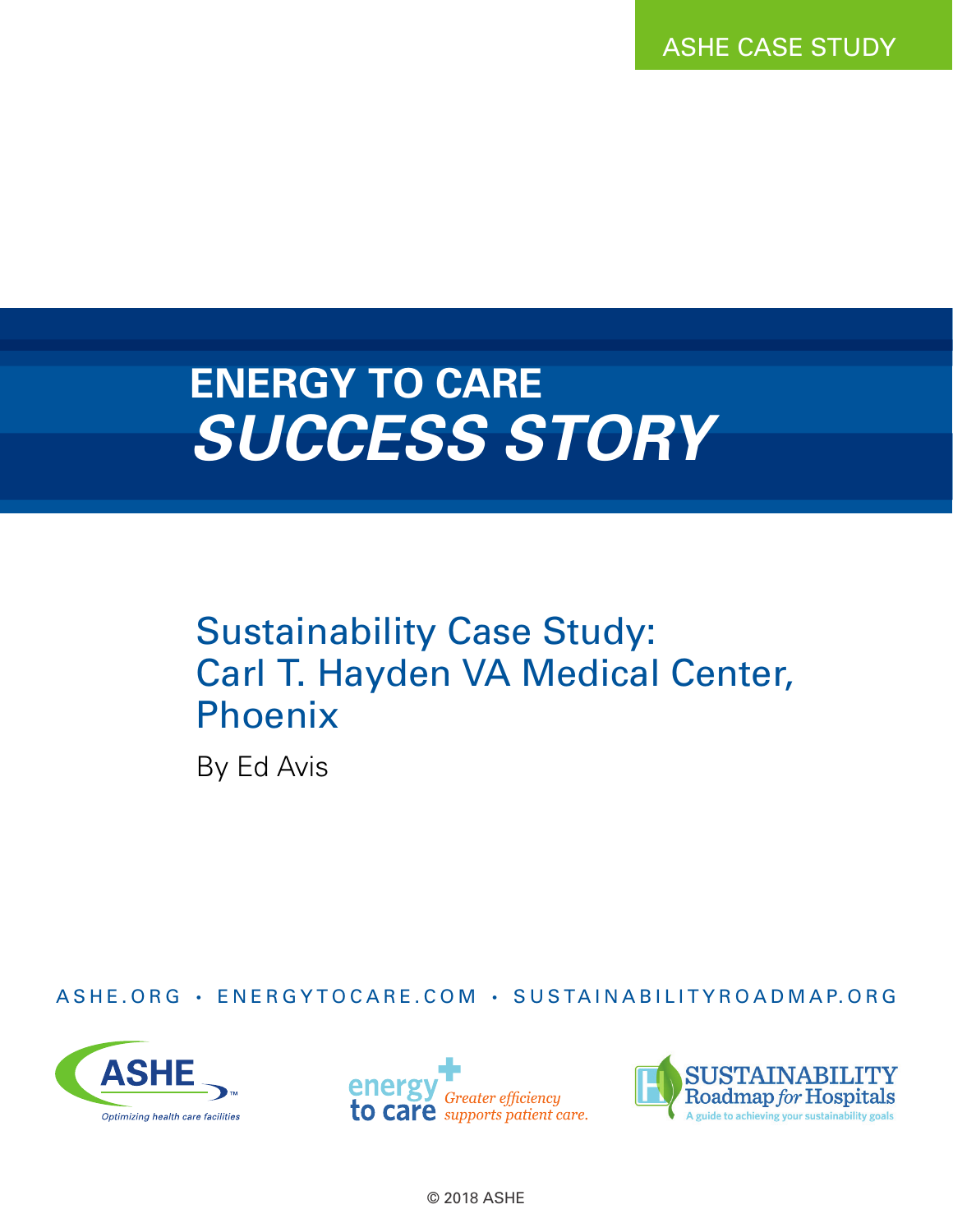



## Carl T. Hayden VA Medical Center, Phoenix

**Square footage:** 875,000 **Beds:** 250 **Buildings:** 25 **ENERGY STAR rating:** 99

To achieve maximum results, focus on the critical few and not the non-trivial many, says James Larson, sustainability officer of Carl T. Hayden VA Medical Center in Phoenix.

What Larson means is that some parts of a hospital, such as the chiller system, consume such a large percentage of a hospital's energy that maximizing the effectiveness of that system is a far better use of time and resources than focusing on less influential elements.

At his facility, one effort in that regard has been to convert the heating and domestic hot water from steam to condensing hot water boilers. The hot water boilers as a system operate at about 70 percent to 80 percent overall efficiency, compared to an estimated 10 to 20 percent efficiency for steam.

"Using steam is a waste of energy," Larson says. "We've converted about half of our steam system so far. We require steam for sterilization, but otherwise almost everything else could be hot water."

That steam conversion project, combined with other efforts, has reduced the hospital's annual utility bill to about \$2.8 million from more than \$3 million nine years ago, despite an almost 40 percent increase in the cost of electricity during that same period. "So we're spending \$1 million less per year than we would be if we hadn't done these things," Larson says.

Another way Larson describes his efforts is to follow the "theory of constraints." This involves identifying the factor or factors that stand in the way of the goal (the constraints), and removing those factors.

When Larson started at Carl T. Hayden VA Medical Center in 2008, he was tasked with meeting a government mandate to reduce energy consumption from the 2003 level by 30 percent and water usage by 16 percent by 2015. With those goals in mind, he sought the constraints and identified one of the major problems to be adherence to program requirements. For example, Larson learned that an outside designer neglected to undertake a required chilled water design study prior to tying a new building into the chilled water loop. That missed step added a significant amount of unnecessary utility expenses because of the added load on the central plant that occurred when the plant operators reduced the chilled water temperature to make up for the reduced chilled water flow to the buildings from which this new building was taking water. After a year-long analysis as to what needed to occur to meet the federal mandates, they determined that "we can achieve our goals if we fix what's not working properly and make sure employees follow," says Larson.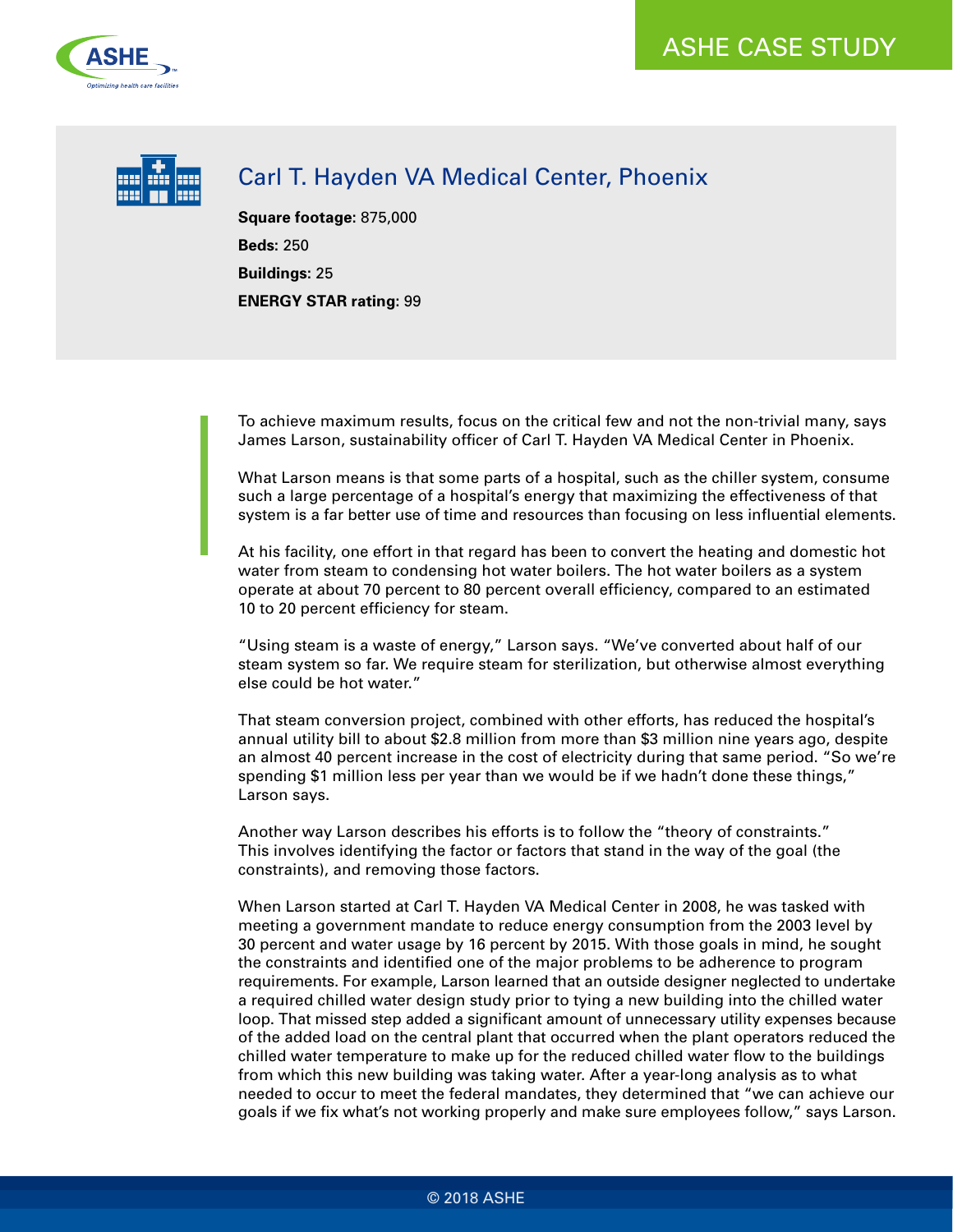

Using renewable energy sources has also been part of Larson's effort to reduce fossil fuel generated energy. The facility installed solar panel canopies in the parking lot that serve a dual purpose: They generate about 4.4 megawatts of electricity, and they protect patient and employee cars from the blazing Arizona sun.

"When you park your car outside in the summer in Phoenix, your dash cracks and your steering wheel practically cracks, so having covered parking is a big benefit for our veterans," he says.

The solar panels have a long payback period: 40 years, Larson calculates. When the federal government encouraged facilities to install solar panels, a stated additional benefit was to stimulate the economy and the solar industry and reduce fossil fuel consumption, so every installation helped that goal.

Larson has focused his efforts on meeting the 30 percent energy reduction mandate, not achieving ENERGY STAR® certification. Nevertheless, the hospital has achieved a remarkable 99 rating. That success is a byproduct of focusing on the true goal.

"You have to focus on energy consumption, not just on sub-optimizing the parts," he says. "Start with the system view in mind, find the constraint, and manage the constraint."

*The Energy to Care program, sponsored by Johnson Controls, encourages hospitals across the country to reduce their energy consumption by 10 percent or more over their baseline energy consumption. Since 2009, hospitals participating in the Energy to Care program have tracked more than \$67 million in energy savings. This free program includes a robust energy-benchmarking*  tool in addition to the awards. ASHE congratulates these hospitals for their leadership in reducing *energy consumption.*